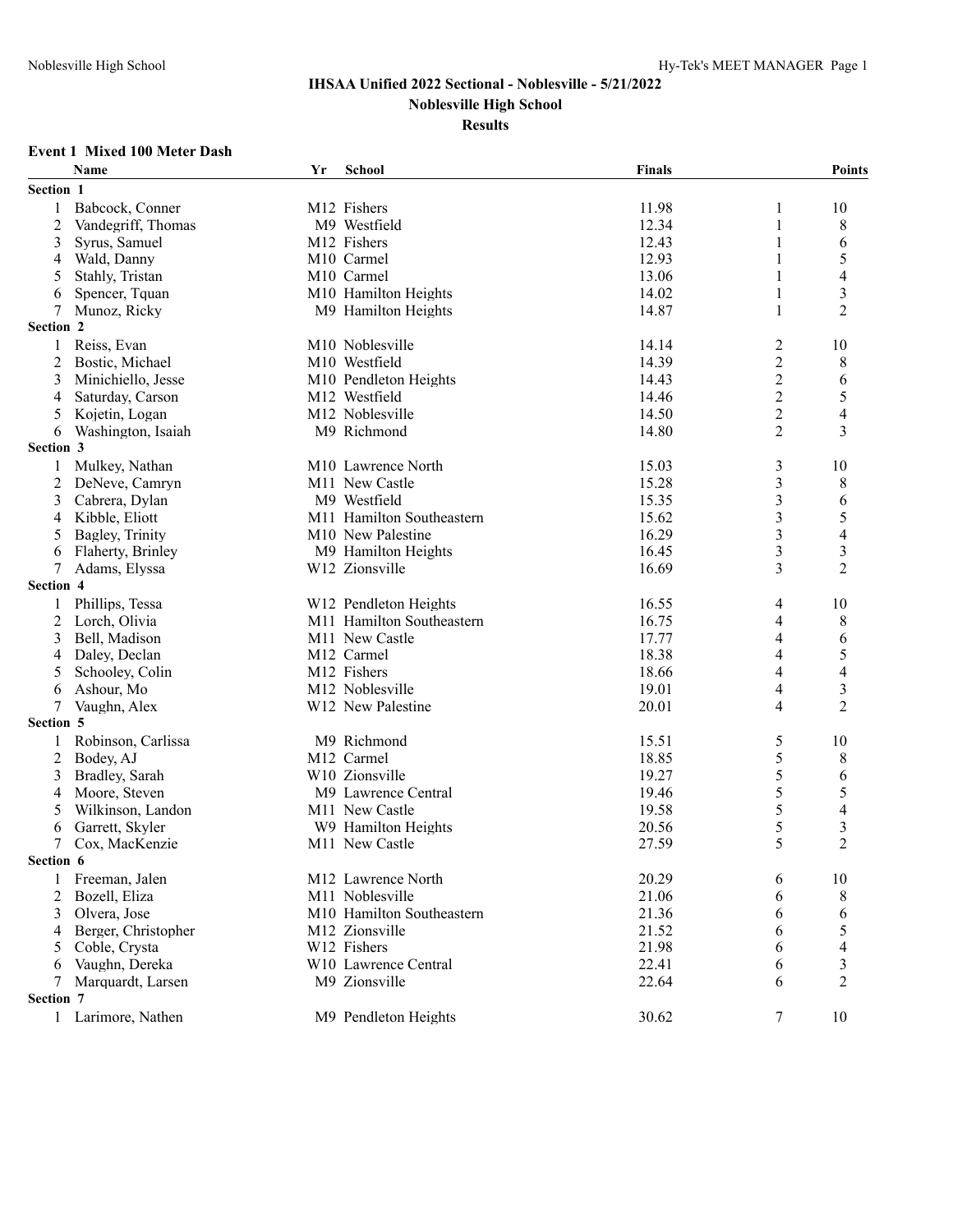## **Results**

# **Section 7 ... (Event 1 Mixed 100 Meter Dash)**

|        | Name              | School                            | Finals | <b>Points</b>  |
|--------|-------------------|-----------------------------------|--------|----------------|
|        | Garth, Derrion    | M9 Lawrence Central               | 34.94  |                |
| 3      | Voegtlin, Matthew | M <sub>11</sub> Pendleton Heights | 38.23  |                |
| 4      | Williams, Madison | M12 Hamilton Southeastern         | 38.88  |                |
| $\sim$ | Doninger, Jen     | M9 New Palestine                  | 45.29  | $\overline{4}$ |
| -6     | Irving, Spencer   | M <sub>12</sub> Lawrence Central  | 51.04  |                |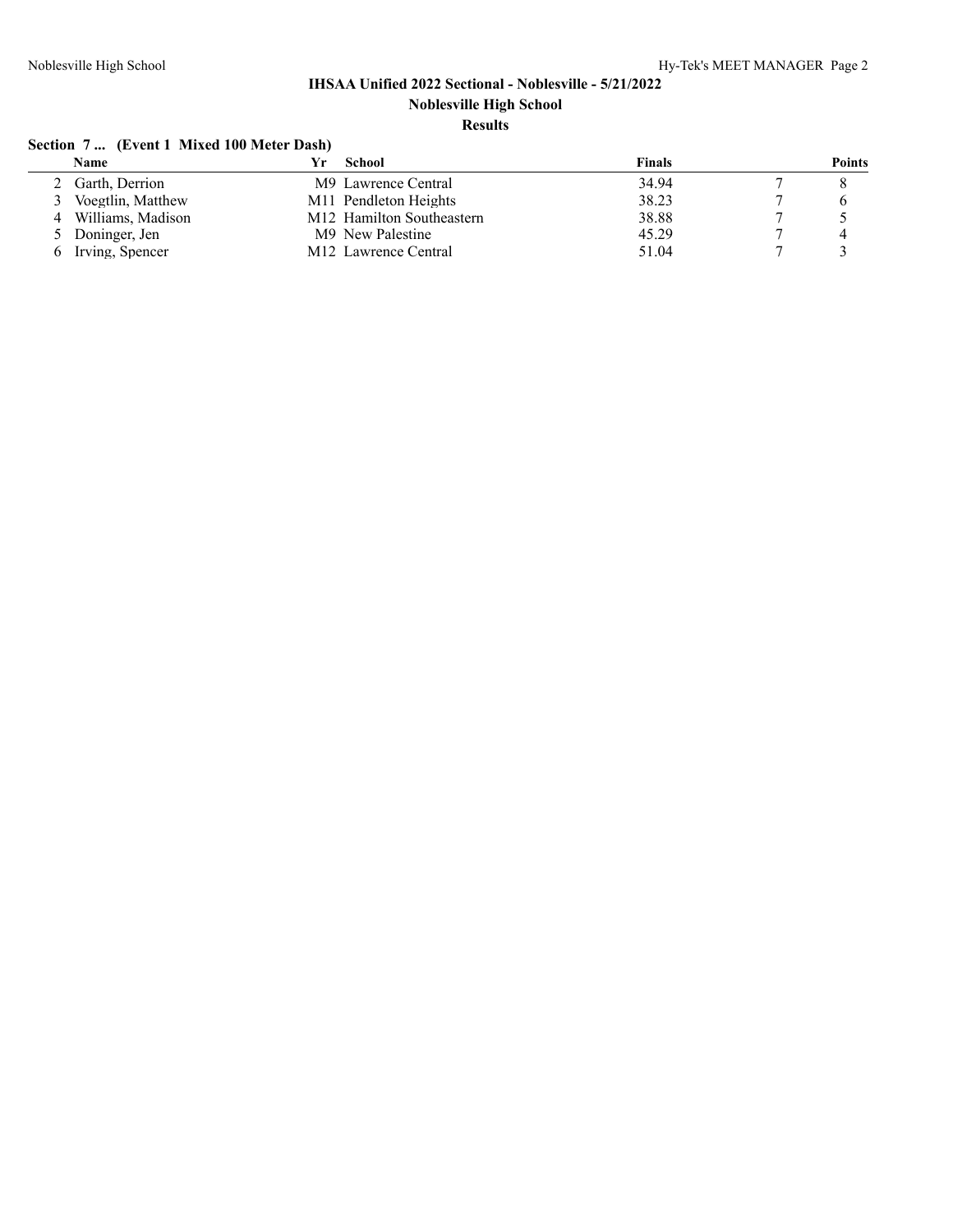**Noblesville High School**

**Results**

#### **Event 2 Mixed 400 Meter Dash**

|                  | <b>Name</b>         | Yr | School                        | <b>Finals</b> |                | <b>Points</b>            |
|------------------|---------------------|----|-------------------------------|---------------|----------------|--------------------------|
| <b>Section 1</b> |                     |    |                               |               |                |                          |
| 1                | Babcock, Conner     |    | M12 Fishers                   | 55.15         | 1              | 10                       |
| 2                | Li, Eric            |    | M12 Carmel                    | 57.19         | 1              | 8                        |
| 3                | Dietz, Jack         |    | M10 Westfield                 | 59.82         | 1              | 6                        |
| 4                | Madison, Johnnie    |    | M12 Lawrence Central          | 1:00.10       | 1              | 5                        |
| 5                | Landrum, Shawn      |    | M10 Westfield                 | 1:00.75       |                | 4                        |
| 6                | Gratigny, Connor    |    | M <sub>10</sub> Carmel        | 1:04.42       | 1              | $\mathfrak{Z}$           |
| 7                | Kuntz, Caleb        |    | M9 Zionsville                 | 1:05.62       | 1              | $\overline{c}$           |
| 8                | Felger, Cassidy     |    | M11 Hamilton Heights          | 1:09.13       | 1              | $\mathbf{1}$             |
| Section 2        |                     |    |                               |               |                |                          |
| 1                | Koven, Blake        |    | M10 Noblesville               | 1:04.40       | $\overline{c}$ | 10                       |
| 2                | Myers, Helen        |    | M11 Fishers                   | 1:06.59       | $\overline{c}$ | 8                        |
| 3                | Bostic, Michael     |    | M <sub>10</sub> Westfield     | 1:08.62       | $\overline{c}$ | 6                        |
| 4                | Mosier, Quinten     |    | M <sub>10</sub> New Castle    | 1:09.22       | $\overline{c}$ | 5                        |
| 5                | Cox, Andreus        |    | M10 Lawrence North            | 1:13.00       | $\overline{c}$ | 4                        |
| 6                | Lehman, Connor      |    | M <sub>12</sub> Noblesville   | 1:13.36       | $\overline{c}$ | $\mathfrak{Z}$           |
| 7                | Fernandez, Dagen    |    | M12 Hamilton Southeastern     | 1:18.46       | $\overline{c}$ | $\overline{c}$           |
| 8                | Flanders, Chloe     |    | M11 Hamilton Heights          | 1:18.85       | 2              | 1                        |
| <b>Section 3</b> |                     |    |                               |               |                |                          |
| 1                | Robinson, Corey     |    | M11 Lawrence Central          | 1:11.00       | 3              | 10                       |
| 2                | Lamper, Luci        |    | M11 Pendleton Heights         | 1:13.44       | 3              | 8                        |
| 3                | Urbanek, Marissa    |    | M12 Zionsville                | 1:17.39       | 3              | 6                        |
| 4                | Kelley, Rachel      |    | M <sub>12</sub> New Palestine | 1:17.47       | 3              | 5                        |
| 5                | Morris, Noah        |    | M11 Noblesville               | 1:17.65       | 3              | 4                        |
|                  | Sleppy, Bailey      |    | M <sub>12</sub> New Palestine | 1:20.06       | 3              | $\mathfrak{Z}$           |
| 6                |                     |    |                               |               |                | $\overline{c}$           |
| 7                | Zachary, James      |    | M9 Hamilton Heights           | 1:24.68       | 3<br>3         | 1                        |
| 8<br>Section 4   | Dixon, Ella         |    | M12 Pendleton Heights         | 1:25.97       |                |                          |
|                  |                     |    |                               |               |                |                          |
| 1                | Smail, Maitlan      |    | M12 Pendleton Heights         | 1:19.01       | 4              | 10                       |
| 2                | Schmidt, Carter     |    | M9 Fishers                    | 1:20.41       | 4              | 8                        |
| 3                | Huffman, Ethyn      |    | M9 Hamilton Heights           | 1:20.55       | 4              | 6                        |
| 4                | Jackson, Drew       |    | M10 New Castle                | 1:22.95       | 4              | 5                        |
| 5                | Peebles, Lauren     |    | M10 Noblesville               | 1:25.96       | 4              | $\overline{4}$           |
| 6                | Slota, Adam         |    | M12 Hamilton Southeastern     | 1:31.26       | 4              | 3                        |
| <b>Section 5</b> |                     |    |                               |               |                |                          |
| 1                | Lardio, Kenny       |    | M9 Westfield                  | 1:29.16       | 5              | 10                       |
| 2                | Bradley, Maya       |    | W9 Lawrence North             | 1:29.86       | 5              | 8                        |
| 3                | Kiffmeyer, Matthew  |    | M12 Hamilton Southeastern     | 1:32.61       | 5              | 6                        |
| 4                | Barrett, Robert     |    | M9 Fishers                    | 1:34.47       | 5              | 5                        |
| 5                | Schmidt, Mercedes   |    | M11 Carmel                    | 1:36.19       | 5              | 4                        |
| 6                | Fletcher, Matthew   |    | M12 Zionsville                | 1:43.15       | $\mathfrak s$  | $\mathfrak{Z}$           |
| 7                | Campbell, Ceci      |    | M11 Carmel                    | 1:55.40       | 5              | $\overline{2}$           |
| Section 6        |                     |    |                               |               |                |                          |
| 1                | Cuellar Solis, Luis |    | M9 Pendleton Heights          | 1:48.86       | 6              | 10                       |
| 2                | Archer, Chase       |    | M <sub>12</sub> New Palestine | 2:00.84       | 6              | 8                        |
| 3                | Fletcher, Lindsey   |    | M12 Zionsville                | 2:09.92       | 6              | 6                        |
| 4                | Bandy, Kinsey       |    | W12 New Palestine             | 2:24.67       | 6              | 5                        |
| 5                | Gulley, Nathaniel   |    | M10 New Castle                | 2:46.01       | 6              | $\overline{\mathcal{L}}$ |
| 6                | Vaughn, Dereka      |    | W10 Lawrence Central          | 3:04.49       | 6              | $\mathfrak{Z}$           |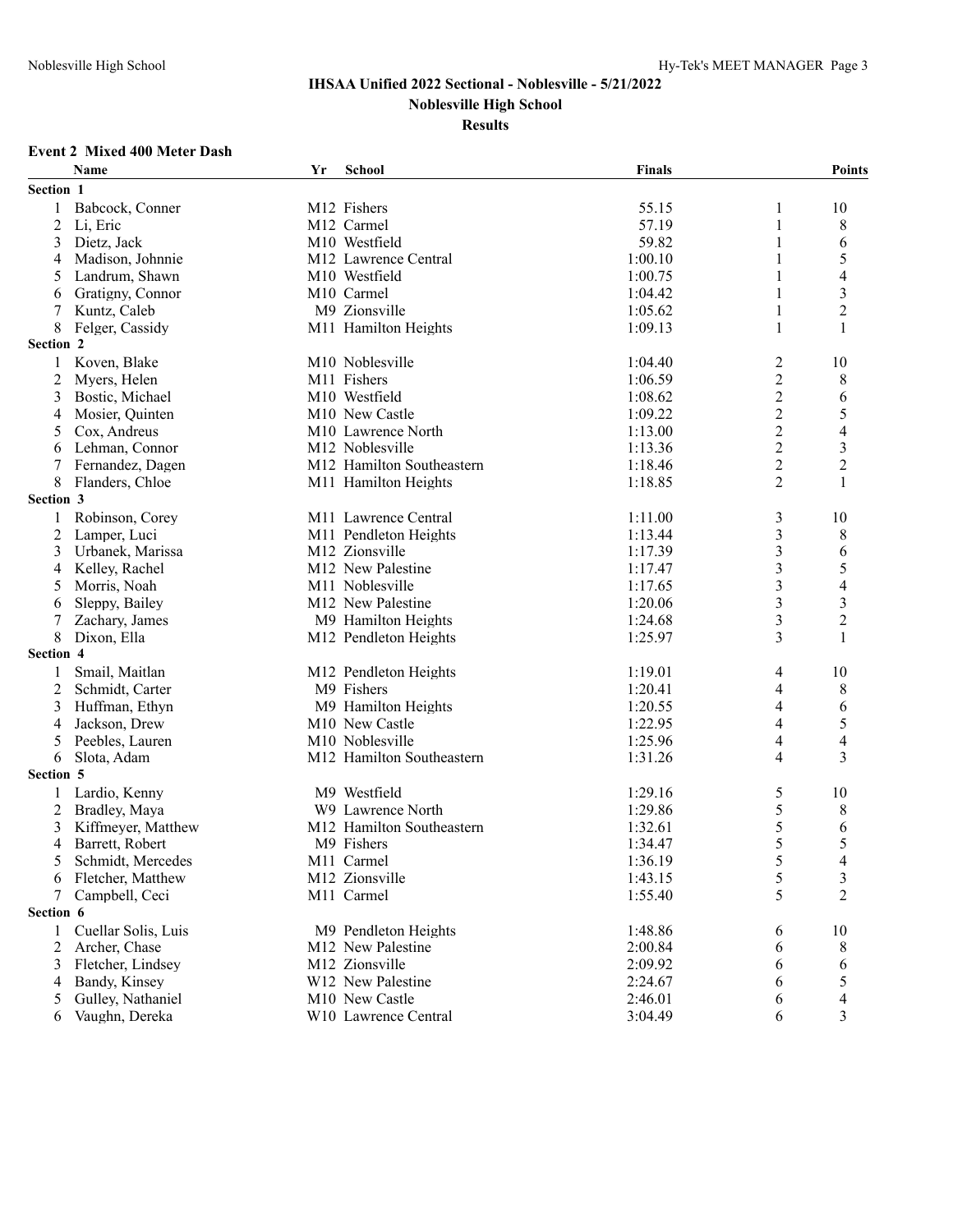# **Results**

## **Section 6 ... (Event 2 Mixed 400 Meter Dash)**

| <b>Name</b>      | school                                 | <b>Finals</b> | ∽.<br>'oınts |
|------------------|----------------------------------------|---------------|--------------|
| Moore,<br>Steven | M <sub>9</sub><br>∠entral<br>awrence ( | 3:07.55       |              |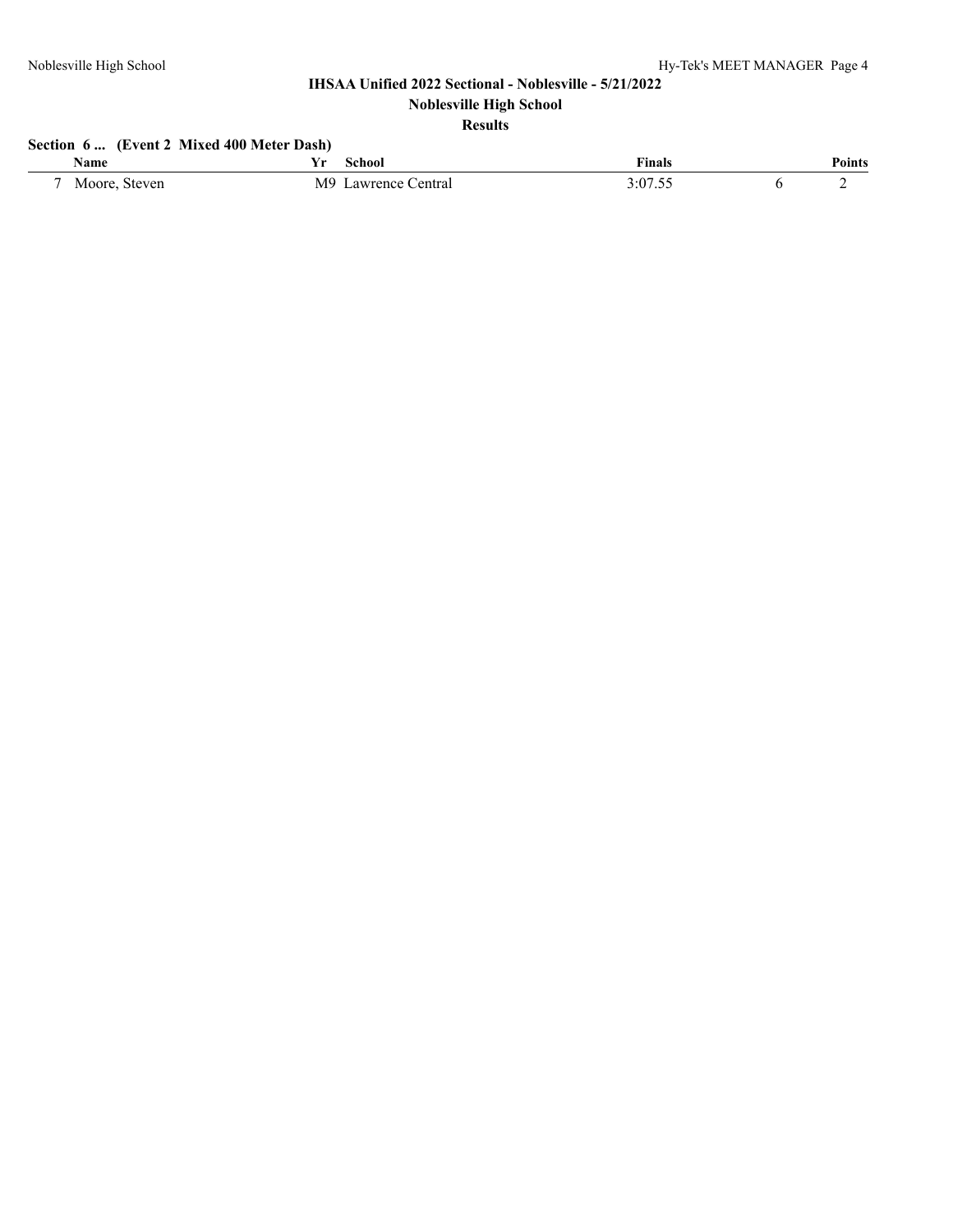#### **Noblesville High School**

#### **Results**

## **Event 3 Girls 4x100 Meter Relay**

|                  | <b>Team</b>                     | Relay                      |                          | <b>Finals</b>          | Points              |
|------------------|---------------------------------|----------------------------|--------------------------|------------------------|---------------------|
| Section 1        |                                 |                            |                          |                        |                     |
|                  | 1 Fishers                       | A                          |                          | 56.44                  | 10                  |
|                  | 1) Van Voorhis, Maggie Marie 11 | 2) Macgregor, Abigail 11   | 3) Lake, Avery 10        | 4) Ellinger, Aubrey 9  |                     |
|                  | 5) Warnick, Mira 10             | 6) Coble, Crysta 12        | 7) Santiago, Kristyn 12  | 8) Chapple, Emerson 12 |                     |
|                  | 2 Westfield                     | $\mathsf{A}$               |                          | 59.08                  | 8<br>-1             |
|                  | 1) Cotton, Tamera 12            | 2) Cason, Kenzie 9         | 3) Burke, Heidi 10       | 4) Rinne, Ellie 12     |                     |
|                  | 5) Wade, Lillie 10              | 6) Seymour, Stella 10      | 7) Easterhaus, Brooke 12 | 8) Ipsen, Frankie 12   |                     |
| 3                | Noblesville                     | $\mathbf{A}$               |                          | 1:04.50                | 6                   |
|                  | 1) Clark, Jordin 9              | 2) Griffin, Aubrey 10      | 3) Neal, Jessica 10      | 4) Pittman, Abby 11    |                     |
|                  | 5) Snyder, Arden 10             | 6) Nelson-Mercer, Lydia 11 |                          |                        |                     |
| $\overline{4}$   | Carmel                          | $\mathbf{A}$               |                          | 1:14.46                | 5<br>$\mathbf{1}$   |
|                  | 1) Small, Lily 11               | 2) Glazier, Eva 11         | 3) Switzer, Emily 10     | 4) Piha, Elizabeth 12  |                     |
|                  | 5) Papay, Paula 10              | 6) Mysogland, Sarah 11     |                          |                        |                     |
| 5                | Hamilton Southeastern           | A                          |                          | 1:14.78                | 4                   |
|                  | 1) Bell, Bridget 11             | 2) Brinley, Kayla 9        | 3) Arnold, Stephanie 12  | 4) Holland, Rachel 10  |                     |
|                  | 5) Dodridge, Gabrielle 10       | 6) Smith, Brenna 10        | 7) Brown, Abigaile 9     | 8) Bopp, Lauren 12     |                     |
| 6                | <b>Hamilton Heights</b>         | $\overline{A}$             |                          | 1:16.83                | 3                   |
|                  | 1) Steiner, Lily 10             | 2) Bautista, Monse 11      | 3) Ringer, Haley 11      | 4) Sutton, Kailey 12   |                     |
|                  | 5) Hickok, Ella 10              | 6) Goldfarb, Olivia 10     | 7) Garrett, Skyler 9     |                        |                     |
| <b>Section 2</b> |                                 |                            |                          |                        |                     |
|                  | Lawrence North                  | A                          |                          | 1:08.19                | 2<br>10             |
|                  | 1) Norton, Olivia 11            | 2) Rivera-Luna, Jacqui 10  | 3) Richmond, Leah 10     | 4) Bradley, Maya 9     |                     |
|                  | 2 Lawrence Central              | $\mathsf{A}$               |                          | 1:10.89                | $\mathfrak{D}$<br>8 |
|                  | 1) Castro, Katie 10             | 2) Hughes, Melaya 9        | 3) O'Hara, Delaney 12    | 4) Rivas, Katherine 11 |                     |
| 3                | New Palestine                   | $\mathsf{A}$               |                          | 1:11.86                | $\mathfrak{D}$<br>6 |
|                  | 1) Vaughn, Alex 12              | 2) Hart, Vivian 10         | 3) Hooker, Addi 10       | 4) Bandy, Kinsey 12    |                     |
|                  | 5) Baker, Adilyn 10             | 6) Brooks, Alyssa 11       |                          |                        |                     |
|                  | 4 Zionsville                    | A                          |                          | 1:12.96                | 2<br>5              |
|                  | 1) Bower, Elizabeth 12          | 2) Hamilton, Grace 10      | 3) Adams, Elyssa 12      | 4) Bradley, Sarah 10   |                     |
| 5                | Pendleton Heights               | A                          |                          | 1:19.54                | $\mathfrak{D}$<br>4 |
|                  | 1) Griffis, KristiAnne 12       | 2) Farley, Audrey 12       | 3) Phillips, Tessa 12    | 4) Phillips, Ava 11    |                     |
| 6                | New Castle                      | $\overline{A}$             |                          | 1:21.24                | 3<br>$\mathfrak{D}$ |
|                  | 1) Hutson, Madison 10           | 2) Martin, Kate 11         | 3) Monaghan, Ceara 11    | 4) Hamm, Sydney 10     |                     |
|                  | 5) Young, Ella 10               | 6) Eaton, McKaleigh 10     |                          |                        |                     |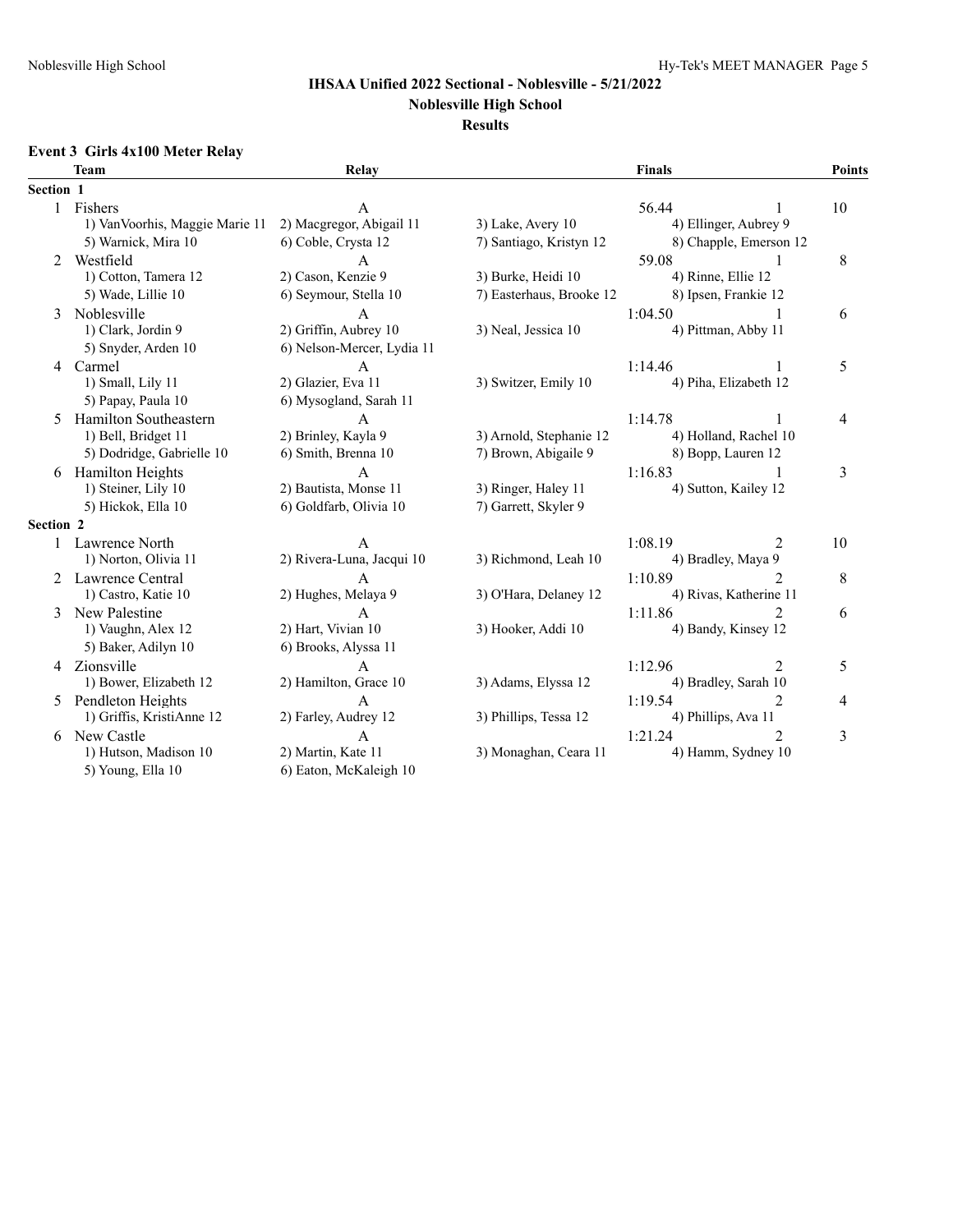## **Noblesville High School**

#### **Results**

## **Event 4 Boys 4x100 Meter Relay**

|           | <b>Team</b>              | Relay                   |                          | <b>Finals</b>          |                          | Points         |
|-----------|--------------------------|-------------------------|--------------------------|------------------------|--------------------------|----------------|
| Section 1 |                          |                         |                          |                        |                          |                |
| 1         | Westfield                | A                       |                          | 49.21                  |                          | 10             |
|           | 1) Bullock, Andrew 12    | 2) Kraus, James 11      | 3) Hodgin, Elliott 12    |                        | 4) Vandegriff, Thomas 9  |                |
|           | 5) Saturday, Carson 12   | 8) Barbera, Joe 12      |                          |                        |                          |                |
| 2         | Carmel                   | A                       |                          | 49.85                  |                          | 8              |
|           | 1) McKee, Will 9         | 2) Gray, Brayton 10     | 3) Austgen, Ben 10       | 4) Fort, Javan 12      |                          |                |
|           | 5) Henney, Jack 10       |                         |                          |                        |                          |                |
| 3         | Fishers                  | А                       |                          | 50.99                  |                          | 6              |
|           | 1) Schooley, Akeem 9     | 2) Babcock, Cooper 9    | 3) Barker, Evan 12       | 4) Syrus, Samuel 12    |                          |                |
|           | 5) Puma, Jarrett 10      | 6) Eichenauer, David 9  | 7) Lake, Hayden 12       |                        | 8) Wheeler, Andrew 10    |                |
| 4         | Noblesville              | $\overline{A}$          |                          | 54.41                  |                          | 5              |
|           | 1) Richardson, Cole 10   | 2) Morris, Noah 11      | 3) Cole, Britton 9       | 4) Kojetin, Logan 12   |                          |                |
|           | 5) Dean, Matthew 9       | 6) Reiss, Evan 10       |                          |                        |                          |                |
| 5.        | Lawrence Central         | $\mathbf{A}$            |                          | 59.58                  |                          | 4              |
|           | 1) Madison, Johnnie 12   | 2) Warner, Jaymmon 12   | 3) Lee, Mi'Kwon 11       | 4) Robinson, Corey 11  |                          |                |
| 6         | <b>Hamilton Heights</b>  | $\overline{A}$          |                          | 1:00.27                | 1                        | 3              |
|           | 1) Sampson, Michael 12   | 2) Zachary, James 9     | 3) Sampson, Andrew 11    | 4) Jacobi, Colin 10    |                          |                |
|           | 5) Spencer, Tquan 10     | 6) Garcia, Jonah 9      |                          |                        |                          |                |
| 7         | Hamilton Southeastern    | $\mathbf{A}$            |                          | 1:06.57                | -1                       | $\overline{2}$ |
|           | 1) Fernandez, Dagen 12   | 2) Moser, George 9      | 3) Kiffmeyer, Matthew 12 | 4) Kibble, Eliott 11   |                          |                |
|           | 5) Thomas, Canyon 10     | 6) Slota, Adam 12       | 7) Lavette, Jeffrey 9    | 8) Rewers, Ben 12      |                          |                |
| Section 2 |                          |                         |                          |                        |                          |                |
|           | Zionsville               | $\overline{A}$          |                          | 1:00.20                | $\overline{2}$           | 10             |
|           | 1) Phenicie, Max 9       | 2) Thompson, Dylan 12   | 3) Kuntz, Caleb 9        | 4) Buttars, William 11 |                          |                |
|           | 2 Lawrence North         | $\overline{A}$          |                          | 1:06.07                | $\overline{2}$           | 8              |
|           | 1) Mulkey, Nathan 10     | 2) Bonner, Jarron 11    | 3) Crawford, Jacob 10    | 4) Venne, Timmy 12     |                          |                |
|           | 5) Smith, Quentin 9      |                         |                          |                        |                          |                |
| 3         | New Castle               | A                       |                          | 1:06.81                | 2                        | 6              |
|           | 1) Bell, Madison 11      | 2) Jackson, Drew 10     | 3) Stewart, Elijah 10    |                        | 4) Wilkinson, Landon 11  |                |
|           | 5) Bond, Baden 12        | 6) Grieser, Ryan 11     |                          |                        |                          |                |
|           | 4 Richmond               | $\mathbf{A}$            |                          | 1:10.39                | 2                        | 5              |
|           | 1) Robinson, Carlissa 9  | 2) Washington, Isaiah 9 | 3) Ross, Chris 10        |                        | 4) Wineinger, Caitlin 12 |                |
| 5         | Pendleton Heights        | $\overline{A}$          |                          | 1:11.26                | $\overline{2}$           | 4              |
|           | 1) Cuellar Solis, Luis 9 | 2) Mills, Ryland 12     | 3) Mills, Roland 12      |                        | 4) Minichiello, Jesse 10 |                |
| 6         | New Palestine            | А                       |                          | 1:15.54                | 2                        | 3              |
|           | 1) Isaacs, Hayden 12     | 2) Perron, Dewayne 9    | 3) Archer, Chase 12      | 4) Myers, Logan 9      |                          |                |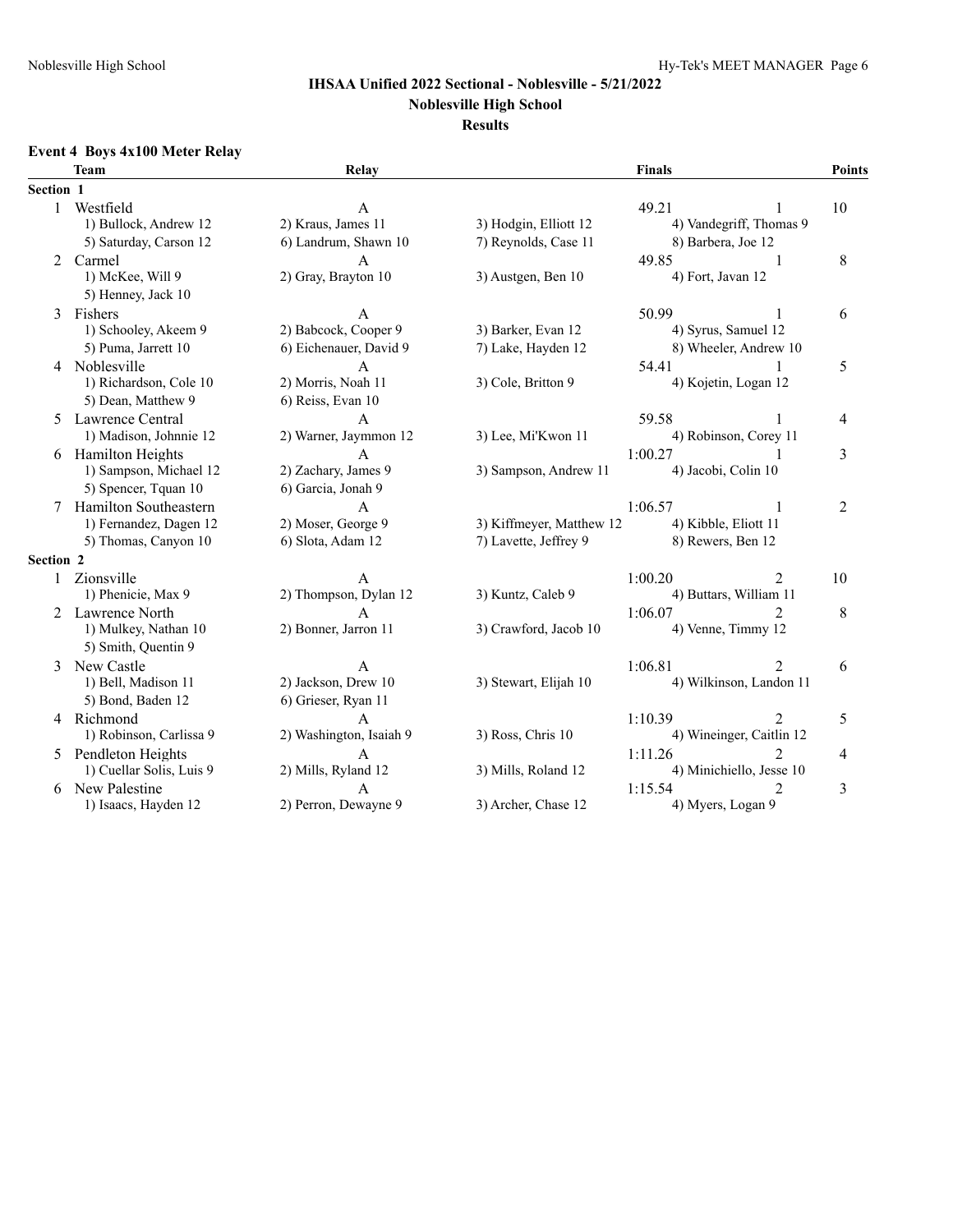## **Results**

## **Event 5 Mixed Long Jump**

|                            | Name                 | Yr | <b>School</b>                    | <b>Finals</b> |                | <b>Points</b>            |
|----------------------------|----------------------|----|----------------------------------|---------------|----------------|--------------------------|
| Flight 1                   |                      |    |                                  |               |                |                          |
| 1                          | Wald, Danny          |    | M10 Carmel                       | 19-01.00      | 1              | 10                       |
| $\overline{2}$             | Stahly, Tristan      |    | M10 Carmel                       | 18-06.00      | 1              | 8                        |
| 3                          | Schooley, Akeem      |    | M9 Fishers                       | 18-05.50      | 1              | 6                        |
| 4                          | Warner, Jaymmon      |    | M12 Lawrence Central             | 17-08.50      |                | 5                        |
| 5                          | Zachary, Blain       |    | M10 Hamilton Heights             | 16-04.00      | 1              | $\overline{4}$           |
| 6                          | Bullock, Andrew      |    | M12 Westfield                    | 16-01.00      | 1              | $\mathfrak{Z}$           |
| 7                          | Hughes, Melaya       |    | W9 Lawrence Central              | 14-09.00      | 1              | $\overline{2}$           |
| $\qquad \qquad \text{---}$ | Lake, Avery          |    | W10 Fishers                      | <b>ND</b>     | 1              |                          |
| Flight 2                   |                      |    |                                  |               |                |                          |
| 1                          | Rinne, Ellie         |    | W12 Westfield                    | 12-11.00      | 2              | 10                       |
| $\overline{2}$             | Millikan, Sophia     |    | M10 Noblesville                  | 12-08.50      | $\overline{c}$ | 8                        |
| 3                          | Richmond, Leah       |    | W10 Lawrence North               | 12-08.00      | $\overline{c}$ | 6                        |
| 4                          | Ross, Chris          |    | M10 Richmond                     | 12-03.00      | $\overline{c}$ | 5                        |
| 5                          | Sexton, Madison      |    | M12 Pendleton Heights            | $11 - 10.50$  | $\overline{c}$ | $\overline{4}$           |
| 6                          | Warnick, Mira        |    | W10 Fishers                      | 10-04.00      | 2              | 3                        |
| Flight 3                   |                      |    |                                  |               |                |                          |
| 1                          | Cox, Andreus         |    | M10 Lawrence North               | 13-05.00      | 3              | 10                       |
| 2                          | Burke, Heidi         |    | W10 Westfield                    | 12-07.00      | 3              | 8                        |
| 3                          | Lybrook, Evie        |    | M12 Hamilton Heights             | 12-03.50      | 3              | 6                        |
| 4                          | DeNeve, Camryn       |    | M11 New Castle                   | 12-02.00      | 3              | 5                        |
| 5                          | Aldridge, Bethany    |    | M <sub>11</sub> New Palestine    | 11-02.00      | 3              | $\overline{\mathcal{L}}$ |
| 6                          | Richardson, Serena   |    | M9 Pendleton Heights             | 10-02.50      | 3              | 3                        |
| 7                          | Huffman, Ethyn       |    | M9 Hamilton Heights              | 10-00.00      | 3              | $\overline{2}$           |
| Flight 4                   |                      |    |                                  |               |                |                          |
| 1                          | Schultz, Linnea      |    | M9 Hamilton Southeastern         | 10-08.00      | 4              | 10                       |
| $\overline{c}$             | Clark, Jordin        |    | W9 Noblesville                   | 10-03.00      | 4              | 8                        |
| 3                          | Eaton, McKaleigh     |    | W10 New Castle                   | 9-11.50       | 4              | 6                        |
| 4                          | Munoz, Ricky         |    | M9 Hamilton Heights              | 9-11.25       | 4              | 5                        |
| 5                          | Gibson, AJ           |    | M11 Carmel                       | $9 - 10.50$   | 4              | $\overline{4}$           |
| 6                          | Staley, Ainsley      |    | M10 Westfield                    | 9-04.50       | 4              | 3                        |
| 7                          | Lee, Mi'Kwon         |    | M11 Lawrence Central             | 8-11.50       | 4              | $\overline{2}$           |
| Flight 5                   |                      |    |                                  |               |                |                          |
| 1                          | Urbanek, Marissa     |    | M12 Zionsville                   | 10-08.00      | 5              | 10                       |
| 2                          | Lehman, Connor       |    | M12 Noblesville                  | 10-05.75      | 5              | 8                        |
| 3                          | Bower, Elizabeth     |    | W12 Zionsville                   | 10-03.50      | 5              | 6                        |
| 4                          | Rexing, Elizabeth    |    | M12 Zionsville                   | $9 - 10.50$   | 5              | 5                        |
| 5                          | Smail, Maitlan       |    | M12 Pendleton Heights            | 9-07.00       | 5              | 4                        |
| 6                          | Schooley, Colin      |    | M12 Fishers                      | 9-04.75       | 5              | $\mathfrak{Z}$           |
|                            | 7 Moser, George      |    | M9 Hamilton Southeastern         | 8-00.50       | 5              | $\overline{2}$           |
| Flight 6                   |                      |    |                                  |               |                |                          |
| 1                          | Shorter, Kendall     |    | M11 Hamilton Southeastern        | $7 - 11.50$   | 6              | 10                       |
| 2                          | Rivas, Katherine     |    | W <sub>11</sub> Lawrence Central | $7 - 11.00$   | 6              | 8                        |
| 3                          | Richardson, Kentrell |    | M12 Carmel                       | 6-09.75       | 6              | 6                        |
| 4                          | Farley, Audrey       |    | W12 Pendleton Heights            | 5-01.50       | 6              | 5                        |
| ---                        | Alanis, Kailey       |    | M9 Noblesville                   | <b>DQ</b>     | 6              |                          |
| $---$                      | Bond, Baden          |    | M12 New Castle                   | DQ            | 6              |                          |
| Flight 7                   |                      |    |                                  |               |                |                          |
| 1                          | Venne, Timmy         |    | M12 Lawrence North               | 4-07.50       | 7              | 10                       |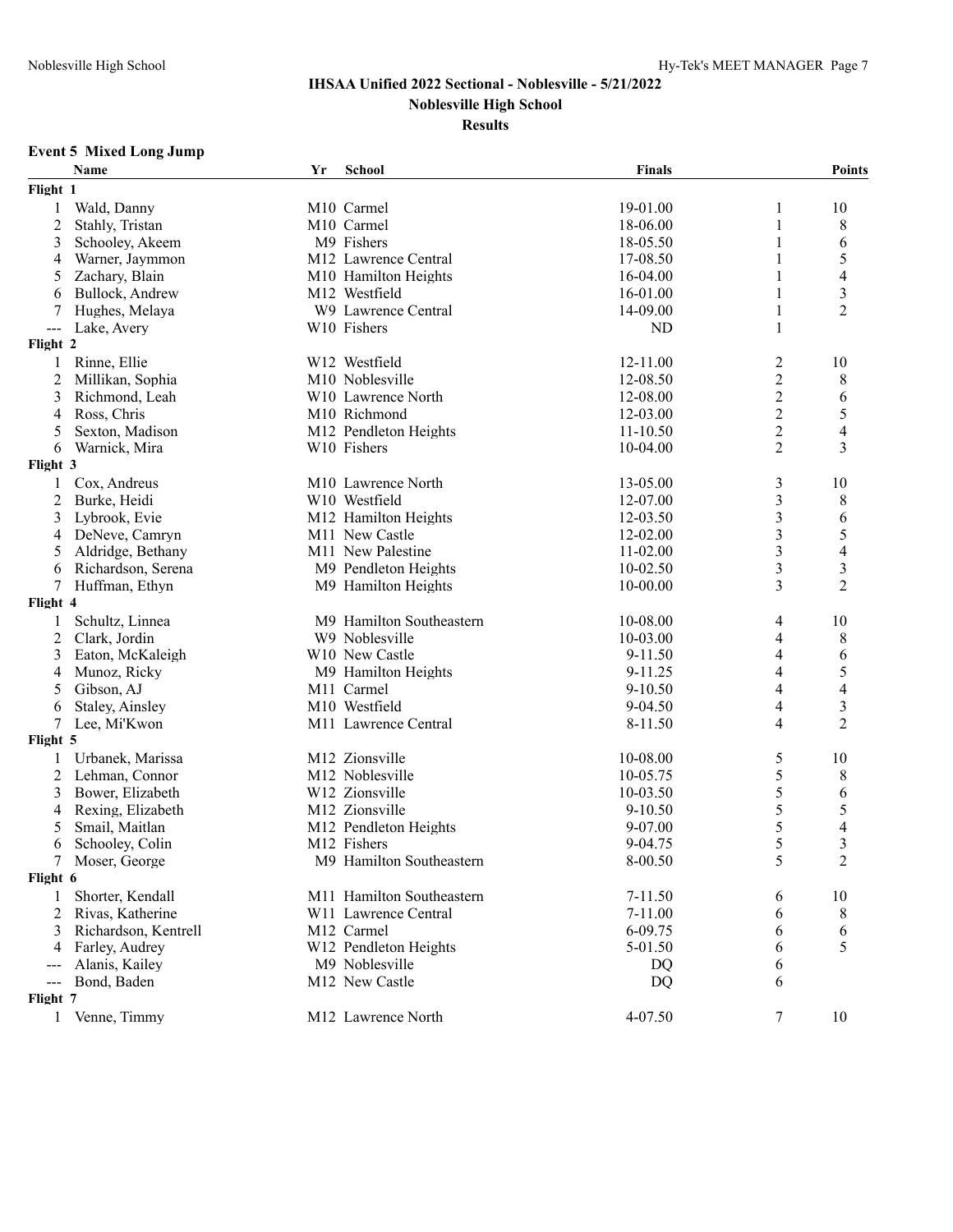## **Flight 7 ... (Event 5 Mixed Long Jump)**

| Name                  | School                         | <b>Finals</b> | Points |
|-----------------------|--------------------------------|---------------|--------|
| 2 Rivera-Luna, Jacqui | W <sub>10</sub> Lawrence North | $4-04.00$     |        |
| 3 Cox. MacKenzie      | M <sub>11</sub> New Castle     | 2-08.00       |        |
| Stirm. Amelia         | M <sub>11</sub> New Palestine  | $2 - 04.00$   |        |
| 5 McDonald, Elizabeth | M <sub>12</sub> New Palestine  | $1 - 07.00$   |        |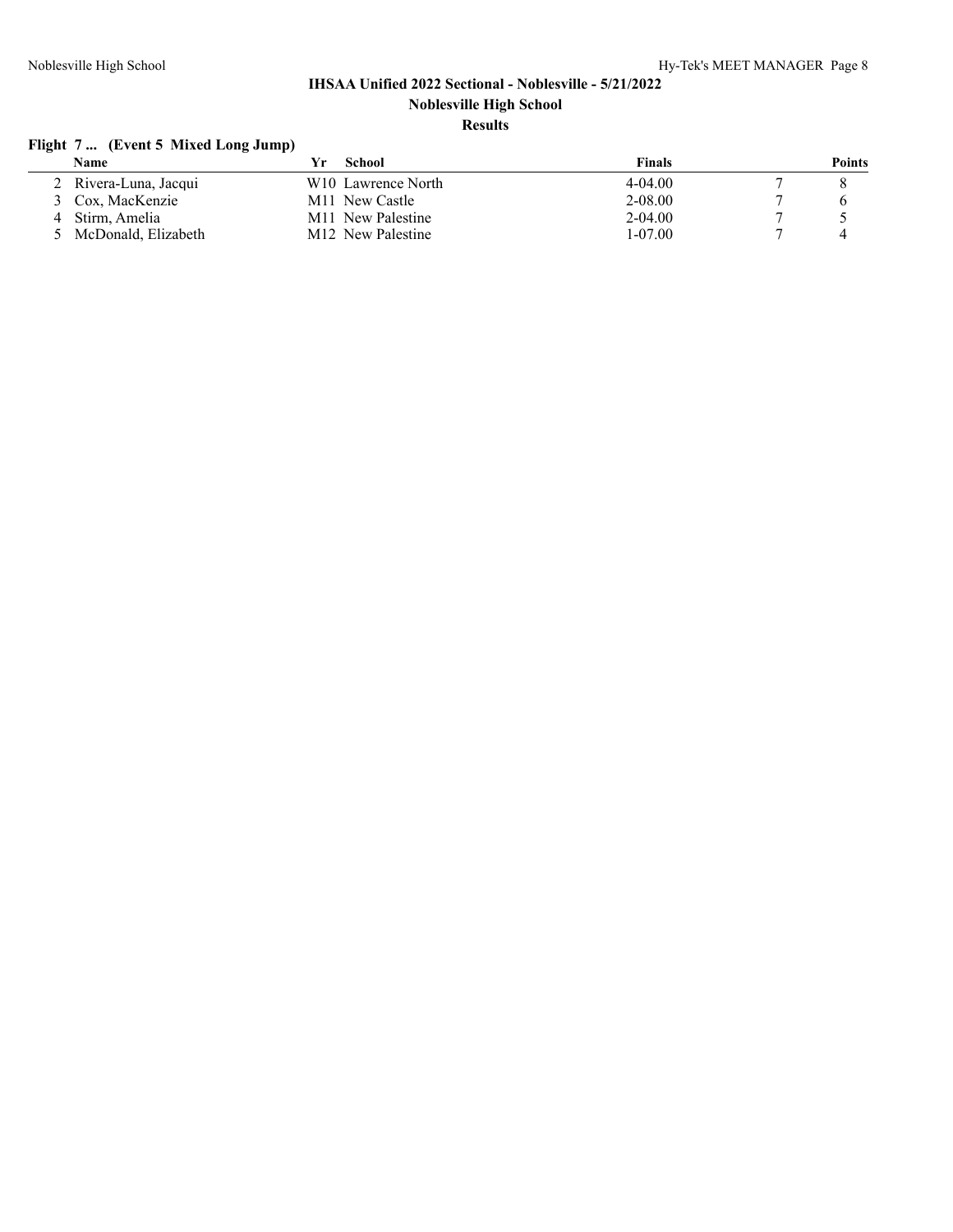**Noblesville High School**

#### **Results**

#### **Event 6 Mixed Shot Put**

|              | Name               | Yr | School                           | Finals       |                | <b>Points</b>            |
|--------------|--------------------|----|----------------------------------|--------------|----------------|--------------------------|
| Flight 1     |                    |    |                                  |              |                |                          |
|              | 1 Frey, Brodey     |    | M12 Carmel                       | 43-07.25     | 1              | 10                       |
| 2            | Barker, Andrew     |    | M12 Fishers                      | 43-00.00     | 1              | 8                        |
| 3            | Reynolds, Case     |    | M11 Westfield                    | 42-08.00     |                | 6                        |
| 4            | Zachary, Blain     |    | M10 Hamilton Heights             | 40-01.50     | 1              | 5                        |
| 5            | Phenicie, Max      |    | M9 Zionsville                    | 39-02.50     | 1              | $\overline{\mathcal{L}}$ |
| 6            | Barker, Evan       |    | M12 Fishers                      | 38-00.25     | 1              | $\mathfrak{Z}$           |
| 7            | Mills, Ryland      |    | M12 Pendleton Heights            | 36-07.50     | 1              | $\overline{2}$           |
| 8            | Young, Kyle        |    | M11 Hamilton Southeastern        | 31-09.50     | 1              | 1                        |
| Flight 2     |                    |    |                                  |              |                |                          |
| $\mathbf{1}$ | Box, Levi          |    | M12 Westfield                    | 35-06.50     | 2              | 10                       |
| 2            | Mosier, Quinten    |    | M10 New Castle                   | 35-01.50     | 2              | 8                        |
| 3            | Bonner, Jarron     |    | M <sub>11</sub> Lawrence North   | 31-03.00     | $\overline{2}$ | 6                        |
| 4            | Fromming, Jason    |    | M12 Carmel                       | 28-08.50     | $\overline{c}$ | 5                        |
| 5            | Shanehsaz, Ava     |    | M12 Noblesville                  | 26-05.00     | $\overline{c}$ | $\overline{\mathcal{L}}$ |
| 6            | Hitch, Kollin      |    | M11 Pendleton Heights            | 26-00.00     | $\overline{c}$ | $\mathfrak{Z}$           |
|              | Slaughter, Euryah  |    | M9 Westfield                     | 22-11.50     | $\overline{c}$ | $\overline{2}$           |
| 8            | Bray, Lauryn       |    | M11 Hamilton Southeastern        | 19-06.25     | 2              | 1                        |
| Flight 3     |                    |    |                                  |              |                |                          |
| $\mathbf{1}$ | Steadman, Sarah    |    | M11 Carmel                       | 25-07.50     | 3              | 10                       |
| 2            | Young, Ella        |    | W10 New Castle                   | 25-04.00     | 3              | 8                        |
| 3            | Sampson, Andrew    |    | M11 Hamilton Heights             | 24-02.75     | 3              | 6                        |
| 4            | Hasenkamp, Grace   |    | M11 New Palestine                | 24-01.50     | 3              | 5                        |
| 5            | Crawford, Jacob    |    | M <sub>10</sub> Lawrence North   | 23-06.00     | 3              | 3                        |
| 5            | Castro, Katie      |    | W10 Lawrence Central             | 23-06.00     | 3              | $\overline{\mathbf{4}}$  |
| 7            | Tsimerakis, Xanthe |    | M12 Fishers                      | 22-11.50     | 3              | $\overline{2}$           |
| 8            |                    |    | M10 New Palestine                | 22-06.75     | 3              | 1                        |
| Flight 4     | Strong, Ellie      |    |                                  |              |                |                          |
|              |                    |    |                                  |              |                |                          |
| 1            | Sampson, Michael   |    | M12 Hamilton Heights             | 24-00.00     | 4              | 10                       |
| 2            | McGowan, Caroline  |    | M12 Zionsville                   | 23-00.50     | 4              | 8                        |
| 3            | Bogan, Alexis      |    | M10 Noblesville                  | 18-10.00     | 4              | 6                        |
| 4            | Norton, Olivia     |    | W11 Lawrence North               | 17-08.00     | 4              | 5                        |
| 5            | Garth, Damarion    |    | M <sub>10</sub> Lawrence Central | 17-07.50     | 4              | $\overline{4}$           |
| 6            | Neal, Jessica      |    | W <sub>10</sub> Noblesville      | 15-06.00     | 4              | $\mathfrak{Z}$           |
| 7            | Mills, Roland      |    | M12 Pendleton Heights            | 14-08.00     | 4              | $\overline{2}$           |
| 8            | Cardamone, Maddie  |    | M12 Carmel                       | 12-10.50     | 4              | 1                        |
| Flight 5     |                    |    |                                  |              |                |                          |
|              | Ramey, Peyton      |    | M <sub>11</sub> Noblesville      | 16-07.00     | 5              | 10                       |
| 2            | Sutton, Kailey     |    | W12 Hamilton Heights             | 14-00.00     | 5              | 8                        |
|              | 3 Roy, Nisha       |    | M9 Westfield                     | 13-06.50     | 5              | 6                        |
| 4            | Murray, Brendan    |    | M12 Zionsville                   | 12-06.00     | 5              | 5                        |
| 5            | O'Hara, Delaney    |    | W12 Lawrence Central             | 12-04.00     | 5              | 4                        |
| 6            | Hutson, Madison    |    | W10 New Castle                   | 11-11.00     | 5              | 3                        |
| 7            | Stewart, Elijah    |    | M10 New Castle                   | 10-03.00     | 5              | 2                        |
| Flight 6     |                    |    |                                  |              |                |                          |
| 1            | Smith, Moriah      |    | M10 New Palestine                | $11 - 10.00$ | 6              | 10                       |
| 2            | Hamilton, Grace    |    | W10 Zionsville                   | 9-10.50      | 6              | 8                        |
| 3            | Holland, Rachel    |    | W10 Hamilton Southeastern        | 9-07.50      | 6              | 6                        |
| 4            | Irving, Spencer    |    | M12 Lawrence Central             | $9 - 06.00$  | 6              | 5                        |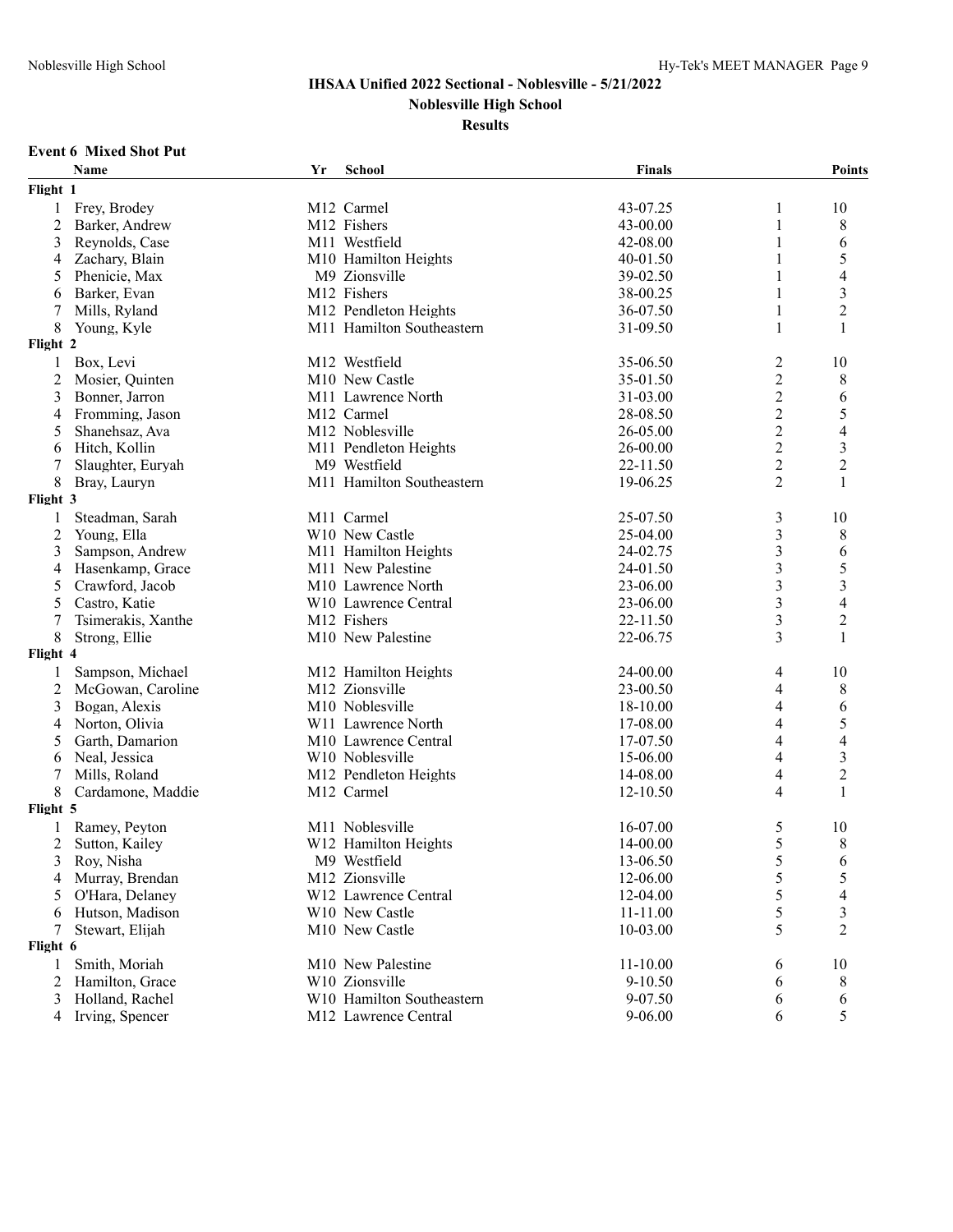## **Flight 6 ... (Event 6 Mixed Shot Put)**

| Name                | Yr. | School                            | Finals      | Points |
|---------------------|-----|-----------------------------------|-------------|--------|
| 5 McIntosh, Mia     |     | M <sub>11</sub> Fishers           | $9 - 03.00$ |        |
| 6 Morgan, Jillian   |     | M <sub>11</sub> New Palestine     | $7 - 11.50$ |        |
| Griffis. KristiAnne |     | W <sub>12</sub> Pendleton Heights | $6-11.00$   |        |
| Lee, Shirley        |     | M <sub>11</sub> Lawrence North    | 6-07.50     |        |